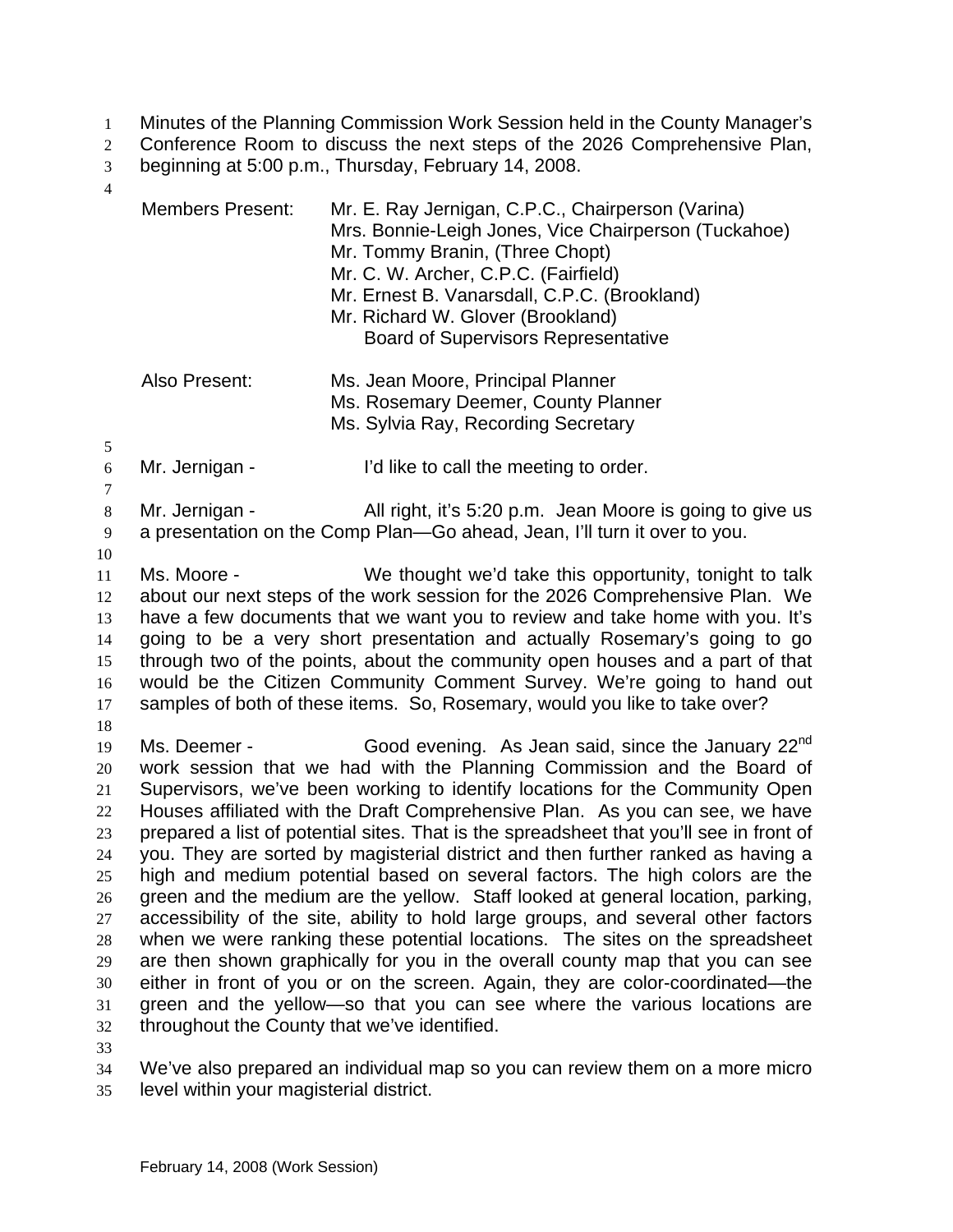We'd like to get your input on your preferred locations and staff can begin making arrangements for the various sites. Some of them actually need a month's notice. If you would take the maps home with you or even this evening, and review them, and then just give us any feedback that you might have. 36 37 38 39 40 41 42 43 44 45 46 47 I know that some of you had previously inquired about libraries. The reason you'll notice they are not on the list is that some of our older libraries have a little bit of a parking problem as far as availability of parking spaces. Then our newer libraries, some of the rooms are not big enough to hold the potential crowd that we need to plan for, and also because we are going to be showing the loop that you saw on the 22<sup>nd</sup> at the work session. That needs to be in a separate room, separate and apart from the larger room where we'll have exhibits and stations.

48 None of the libraries can actually accommodate both of those on the same floor.

50 51 I didn't know if you had any questions or if anybody wanted to offer any suggestions.

53 Mr. Jernigan - The How many sites do you want us to pick?

55 56 57 58 59 60 61 Ms. Deemer - Well, I think if we would like to have two or three from you. If there's just one and that's where you'd like to have it, then we'll, obviously, work as best as we can to try to make those arrangements. In the event that, perhaps, one of them is a school site and they already have that particular location booked for a week of meetings or other kinds of community events, then if we could have maybe a second and third backup, I think that that would give us the flexibility to find a meeting maybe within a general location.

62

65

49

52

54

63 64 Mr. Jernigan - Four of my sites have a "G" next to it saying the site is not strategically located within the district.

66 67 68 69 Ms. Moore - One of the things that we're looking at, Mr. Jernigan, is central locations within the District and convenience for residents. Now, in some cases, that may rely more heavily on where the best roads are and where the population is, but that's the Commission's call.

70

71 72 73 74 75 Ms. Deemer - We were just trying to come up with some kind of ranking criteria. We originally had probably about 70 sites that had various schools, recreation centers, libraries, etc. We had to come up with some kind of criteria in which to give some a higher preference over others. That was one of the reasons.

76

78

77 Mr. Jernigan - So if I pick four sites—I can pick four sites?

79 80 Ms. Moore - The Most of the Would rank them, that would help us, and certainly we would run them by the Board members as well. Initially, we actually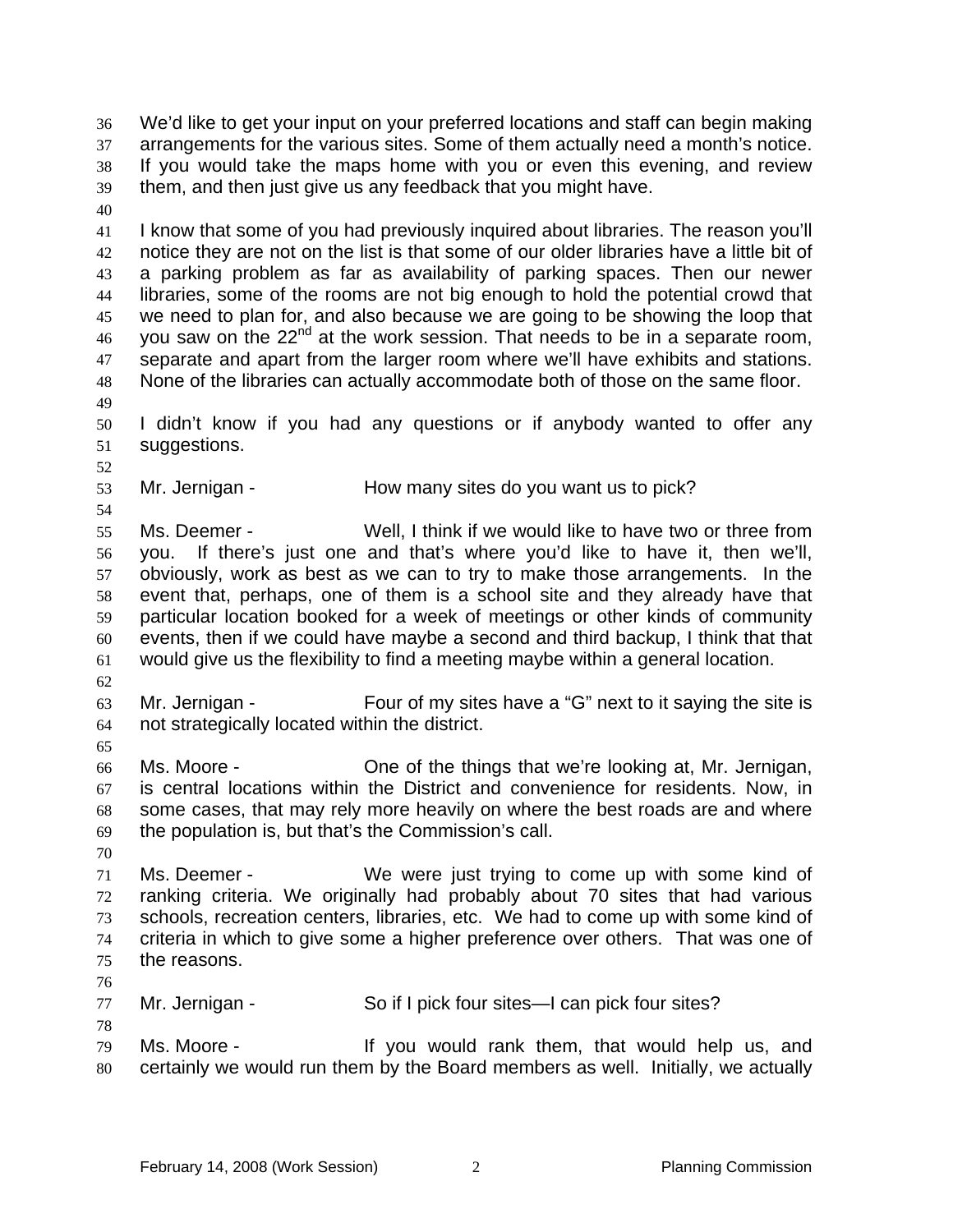had about two pages of the list. —There was no point in bringing out sites that we didn't even think were going to work due to size and other issues. 81 82 83 84 85 86 87 88 89 90 91 92 93 94 95 96 97 98 99 100 101 102 103 104 105 106 107 108 109 110 111 112 113 114 115 116 117 118 119 120 121 122 123 124 125 126 Mr. Branin - Now, is there going to be one meeting per district? Ms. Moore - The Yes sir. That was what was brought out at the work session. Ms. Deemer - The Right. At the work session, it was generally concluded that you all and your companion Board member would prefer to have one per district. Mr. Vanarsdall - Thought we were going to have the one-on-one with the Board and the Commissioner, and then have a community meeting for each district. Ms. Deemer - We still are. Right now, this—What we'd like you to do, actually, if you aren't able to pick your preferences this evening, if you could get back to us when you come to the Planning Department for your one-on-one meetings. Mr. Vanarsdall - Okay. Ms. Deemer - They will be held anytime starting the  $21<sup>st</sup>$  of this month. That way, if you can provide us with your feedback, that's when we'll go ahead and make arrangements to reserve the various facilities and then go ahead and make preparations for advertisements. Mr. Jernigan - We're going to just have the one day. Ms. Deemer - Oh, no sir, five days. One for you and one for each— Mr. Jernigan - Ckay, but what I'm saying, in my district, we're only going to have it one day. Ms. Deemer - Right. We're looking. We think the most flexible and friendly hours would probably be between 4:30 and 7:00 or 7:30. That way you're capturing people who are on their way home from work or their children have come home and they have the ability to go out. They can also come home from work, have dinner, and then come out to the meeting. So, we're thinking that window of time would probably be the best to reach the most people. Mr. Jernigan - So, we're going to do it one night in the Varina District, but we're going to set up in three or four locations, whatever I pick. Ms. Deemer - Yes.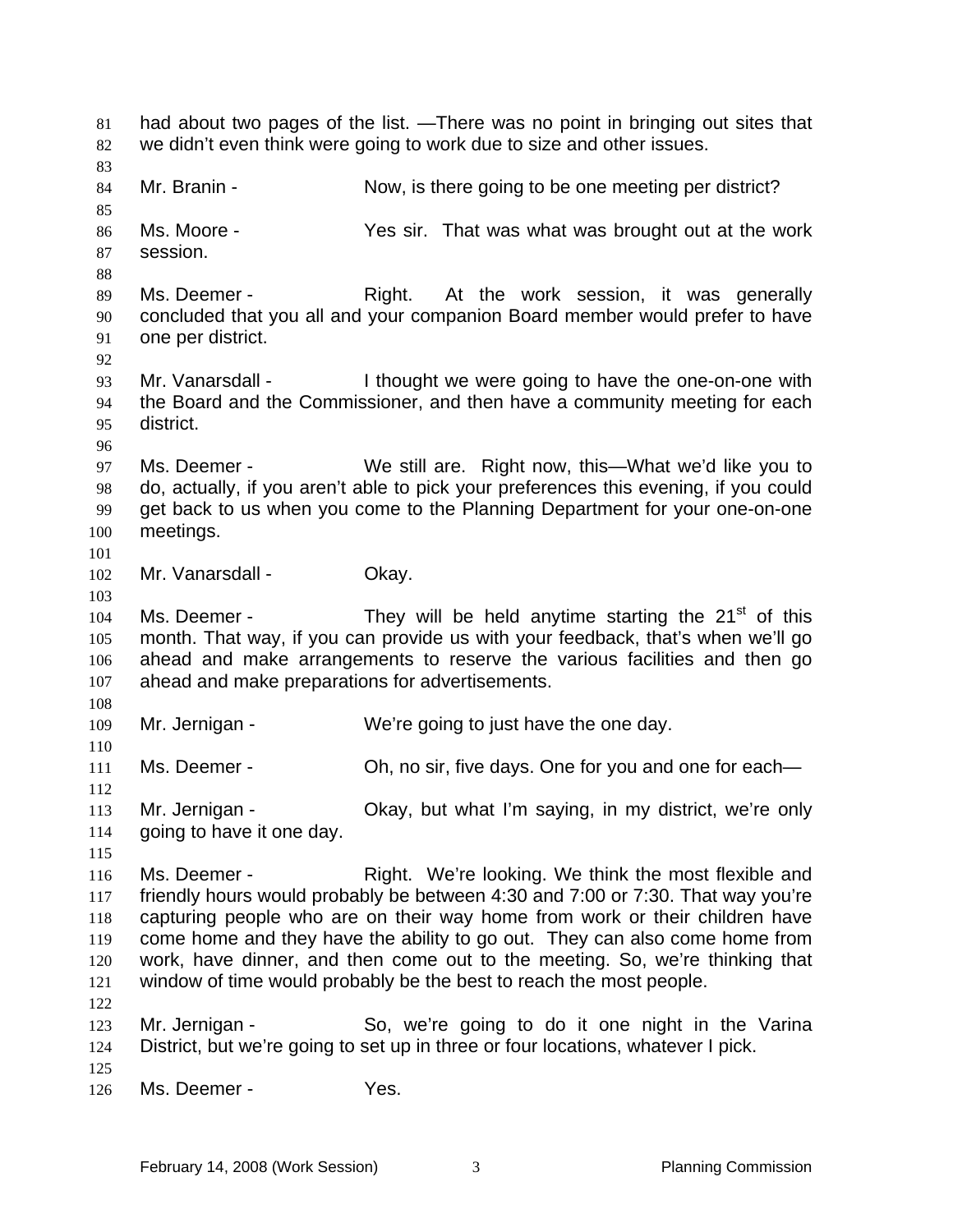| 127                                           | Mr. Jernigan -                                                                                                                                                                                                                                                                                                                                                                                                                                                                  | That's the reason I asked you how many spots.                                                                                                                                                                          |  |
|-----------------------------------------------|---------------------------------------------------------------------------------------------------------------------------------------------------------------------------------------------------------------------------------------------------------------------------------------------------------------------------------------------------------------------------------------------------------------------------------------------------------------------------------|------------------------------------------------------------------------------------------------------------------------------------------------------------------------------------------------------------------------|--|
| 128<br>129                                    | Mr. Branin -                                                                                                                                                                                                                                                                                                                                                                                                                                                                    | One night, one location.                                                                                                                                                                                               |  |
| 130                                           |                                                                                                                                                                                                                                                                                                                                                                                                                                                                                 |                                                                                                                                                                                                                        |  |
| 131<br>132                                    | Mr. Jernigan -                                                                                                                                                                                                                                                                                                                                                                                                                                                                  | One night, one location.                                                                                                                                                                                               |  |
| 133                                           | Ms. Deemer -                                                                                                                                                                                                                                                                                                                                                                                                                                                                    | Right.                                                                                                                                                                                                                 |  |
| 134                                           |                                                                                                                                                                                                                                                                                                                                                                                                                                                                                 |                                                                                                                                                                                                                        |  |
| 135<br>136                                    | Mr. Branin -                                                                                                                                                                                                                                                                                                                                                                                                                                                                    | For four hours.                                                                                                                                                                                                        |  |
| 137<br>138<br>139<br>140                      | Mr. Jernigan -<br>initially.                                                                                                                                                                                                                                                                                                                                                                                                                                                    | Okay. There we go. That's the reason why I asked<br>initially how many places are we—I thought we were going to just have one                                                                                          |  |
| 141<br>142                                    | Ms. Deemer -                                                                                                                                                                                                                                                                                                                                                                                                                                                                    | Right.                                                                                                                                                                                                                 |  |
| 143                                           | Mr. Jernigan -                                                                                                                                                                                                                                                                                                                                                                                                                                                                  | But I misunderstood you, so.                                                                                                                                                                                           |  |
| 144<br>145                                    | Ms. Deemer -                                                                                                                                                                                                                                                                                                                                                                                                                                                                    | Right.                                                                                                                                                                                                                 |  |
| 146<br>147                                    | Ms. Moore -                                                                                                                                                                                                                                                                                                                                                                                                                                                                     | We plan to have one per district.                                                                                                                                                                                      |  |
| 148<br>149<br>150                             | Mr. Jernigan -                                                                                                                                                                                                                                                                                                                                                                                                                                                                  | One per district.                                                                                                                                                                                                      |  |
| 151<br>152<br>153                             | Ms. Moore -                                                                                                                                                                                                                                                                                                                                                                                                                                                                     | And the hours, we probably could extend those hours,<br>but tonight we just wanted to get started because, as Rosemary said, it does take<br>a while to secure these sites and we really appreciate any feedback.      |  |
| 154<br>155<br>156                             | Mr. Vanarsdall -<br>Tuckahoe together, at Short Pump Elementary.                                                                                                                                                                                                                                                                                                                                                                                                                | Well, in 2010, we had one for Three Chopt and                                                                                                                                                                          |  |
| 157<br>158<br>159<br>160<br>161<br>162<br>163 | I was going to raise the question. In my Tuckahoe list<br>Mrs. Jones -<br>here, there are a few that have been singled out as highly appropriate. If you go<br>to Godwin, which would seem to be my preference, the thing with those hours is<br>you have a lot of kids still on the campus there for after-school activities and that<br>kind of thing. Is that going to be a parking issue, do you think, or should we steer<br>clear of high schools because of those times? |                                                                                                                                                                                                                        |  |
| 164<br>165<br>166<br>167                      | Ms. Moore -                                                                                                                                                                                                                                                                                                                                                                                                                                                                     | We have used similar facilities in the past for these<br>types of meetings. We'll take a look at that. For instance, for the Church/Pump<br>study we used a similar open house format. That never really was an issue. |  |
| 168<br>169<br>170<br>171<br>172               | Mrs. Jones -<br>opportunities?                                                                                                                                                                                                                                                                                                                                                                                                                                                  | I don't know. Tommy, do you want to consider doing it<br>together? Is that a good thing to do, to try to consolidate, or do you give people                                                                            |  |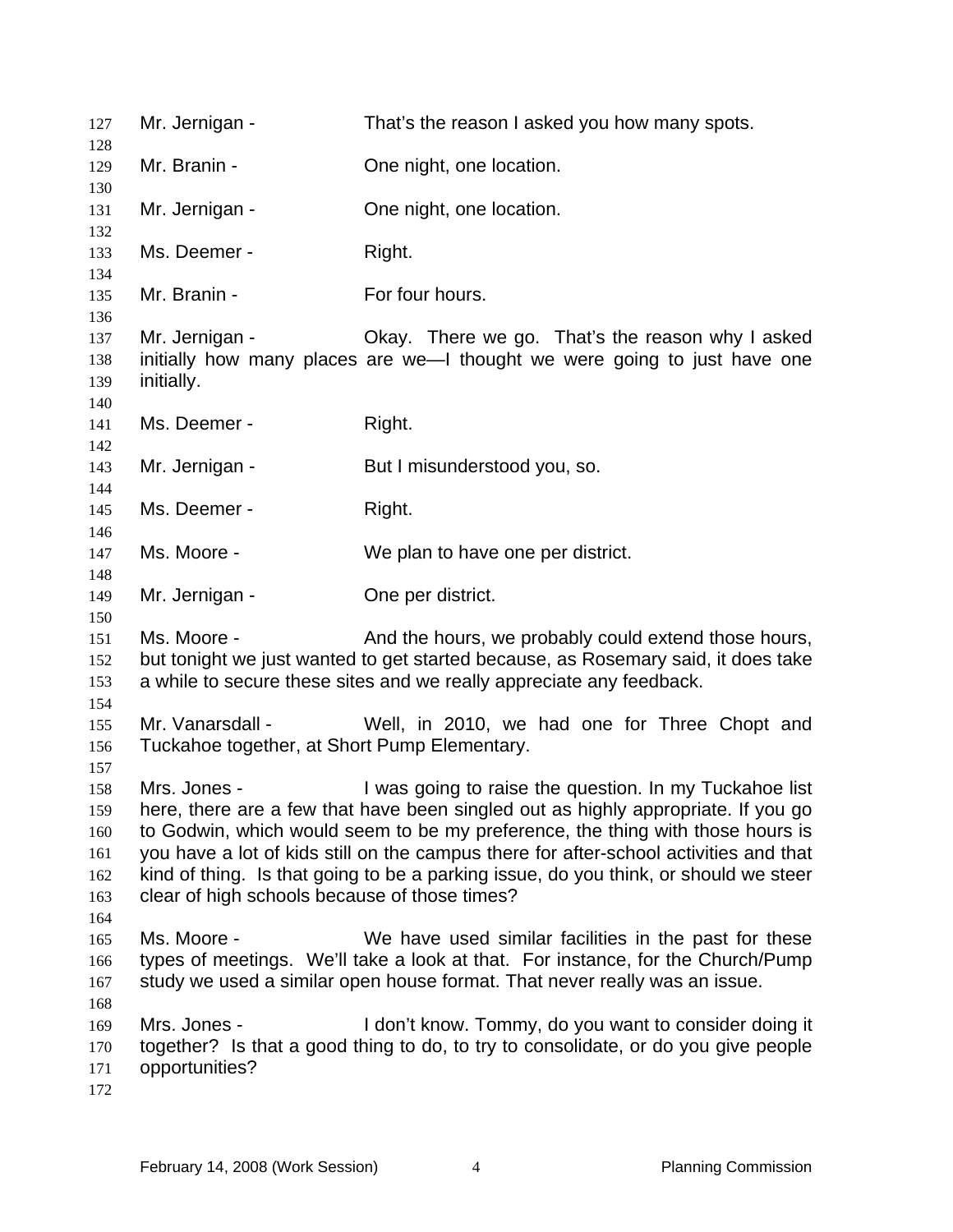| 173<br>174                             | Ms. Moore -                                                                                                                                                                                                                                                                                                                                                | That is up to you.                                                                                                                                                                                                                                                                                            |
|----------------------------------------|------------------------------------------------------------------------------------------------------------------------------------------------------------------------------------------------------------------------------------------------------------------------------------------------------------------------------------------------------------|---------------------------------------------------------------------------------------------------------------------------------------------------------------------------------------------------------------------------------------------------------------------------------------------------------------|
| 175                                    | Mr. Branin -                                                                                                                                                                                                                                                                                                                                               | You know-                                                                                                                                                                                                                                                                                                     |
| 176<br>177<br>178                      | Mrs. Jones -                                                                                                                                                                                                                                                                                                                                               | Are all citizens welcome at any of these meetings?                                                                                                                                                                                                                                                            |
| 179<br>180                             | Ms. Deemer -                                                                                                                                                                                                                                                                                                                                               | Absolutely.                                                                                                                                                                                                                                                                                                   |
| 181<br>182                             | Mr. Jernigan -                                                                                                                                                                                                                                                                                                                                             | Right.                                                                                                                                                                                                                                                                                                        |
| 183<br>184<br>185                      | Mr. Glover-<br>School-                                                                                                                                                                                                                                                                                                                                     | I think the last time, you had one at Tucker High                                                                                                                                                                                                                                                             |
| 186<br>187                             | Mr. Branin -                                                                                                                                                                                                                                                                                                                                               | Which is-                                                                                                                                                                                                                                                                                                     |
| 188<br>189                             | Mr. Glover -                                                                                                                                                                                                                                                                                                                                               | -for both of your districts. I believe you did.                                                                                                                                                                                                                                                               |
| 190<br>191                             | Mr. Branin -                                                                                                                                                                                                                                                                                                                                               | That would be-                                                                                                                                                                                                                                                                                                |
| 192<br>193                             | Mr. Vanarsdall -                                                                                                                                                                                                                                                                                                                                           | They had it at Short Pump Elementary.                                                                                                                                                                                                                                                                         |
| 194<br>195                             | Mr. Branin -                                                                                                                                                                                                                                                                                                                                               | For both?                                                                                                                                                                                                                                                                                                     |
| 196<br>197                             | Mr. Vanarsdall -                                                                                                                                                                                                                                                                                                                                           | For both.                                                                                                                                                                                                                                                                                                     |
| 198<br>199<br>200                      | Mr. Glover -<br>to the one at Tuckahoe.                                                                                                                                                                                                                                                                                                                    | Then there was the time before last, because I went                                                                                                                                                                                                                                                           |
| 201<br>202                             | Mr. Vanarsdall -                                                                                                                                                                                                                                                                                                                                           | They had [unintelligible] there.                                                                                                                                                                                                                                                                              |
| 203<br>204<br>205<br>206<br>207<br>208 | Mr. Branin -<br>Bonnie, the way I looked at was my first pick was<br>Deep Run because that area in my district has the most active people. My<br>second was Tucker, which is the other, you know, more central in the district.<br>The third was Deep Run Recreational because I think more people need to know<br>about Deep Run Recreational facilities. |                                                                                                                                                                                                                                                                                                               |
| 209<br>210                             | Mr. Glover -                                                                                                                                                                                                                                                                                                                                               | Deep Run is a great place.                                                                                                                                                                                                                                                                                    |
| 211<br>212                             | Mr. Branin -                                                                                                                                                                                                                                                                                                                                               | It is a great place.                                                                                                                                                                                                                                                                                          |
| 213<br>214<br>215<br>216<br>217        | Mrs. Jones -<br>another.                                                                                                                                                                                                                                                                                                                                   | In thinking about this, I would almost prefer-And I<br>don't want to seem unfriendly about it, but I would almost prefer having five<br>opportunities for these folks to come, even if two of them are fairly close together,<br>just to accommodate schedules. If people can't come one night, they can come |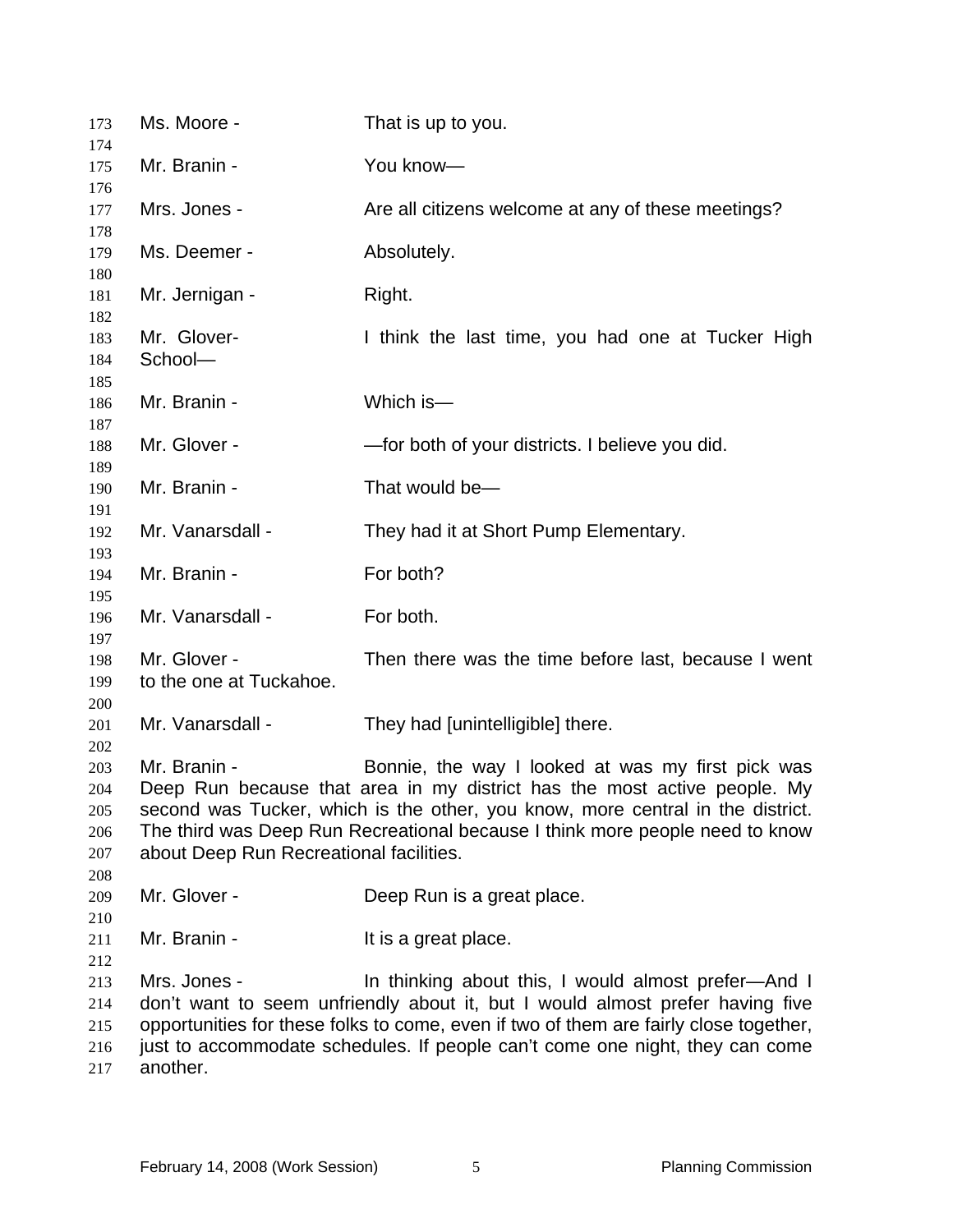Mr. Branin - The Deep Run. If we were going to split one, Deep Run Recreational would be ideal because you throw a rock and you're in your district. 218 219 220 221 222 223 224 225 226 227 228 229 230 231 232 233 234 235 236 237 238 239 240 241 242 243 244 245 246 247 248 249 250 251 252 253 254 255 256 257 258 259 260 261 262 263 Mrs. Jones - Wouldn't you rather have two opportunities for these folks in each district to pick one of the two nights they can come? That would give them two opportunities to go to a very convenient meeting if we kept one meeting in each district, as opposed to confining it to one night, one shot only. Mr. Branin - So, if we did Deep Run for me and Godwin for you, they're both right close and in the middle of— Mrs. Jones - The Both. Mr. Branin - All right. So, I'll put Deep Run as my A-number one. Mrs. Jones - I'm putting Godwin as mine. Mr. Jernigan - Mr. Glover do you have a suggestion? Mr. Glover: The Government Center. You don't get any better than right here. Do you? Ms. Moore - The Moore of that is indeed what you're suggesting. I think that would be— Mr. Glover - This is the best site for-Mr. Vanarsdall - Oh, yes. [Unintelligible] you sit right here, [unintelligible] and move the tables and everything. Mr. Branin - And how are they going to get up the elevator when its locked? Mr. Vanarsdall - We had all these people who came on crutches. Mr. Glover - We've done it here by setting up in the lobby of the Board Room and the Board Room. It'll give you a chance for people to come in and just set up. They also used the little kitchen area down there before. Mr. Vanarsdall - We need a lot of room for people to walk around in. It needs to be somewhere centrally located, otherwise they're— Mr. Jernigan - Thad thought about the Henrico Theater, but if I get close to the people where— Mr. Branin - We just give you back these sheets?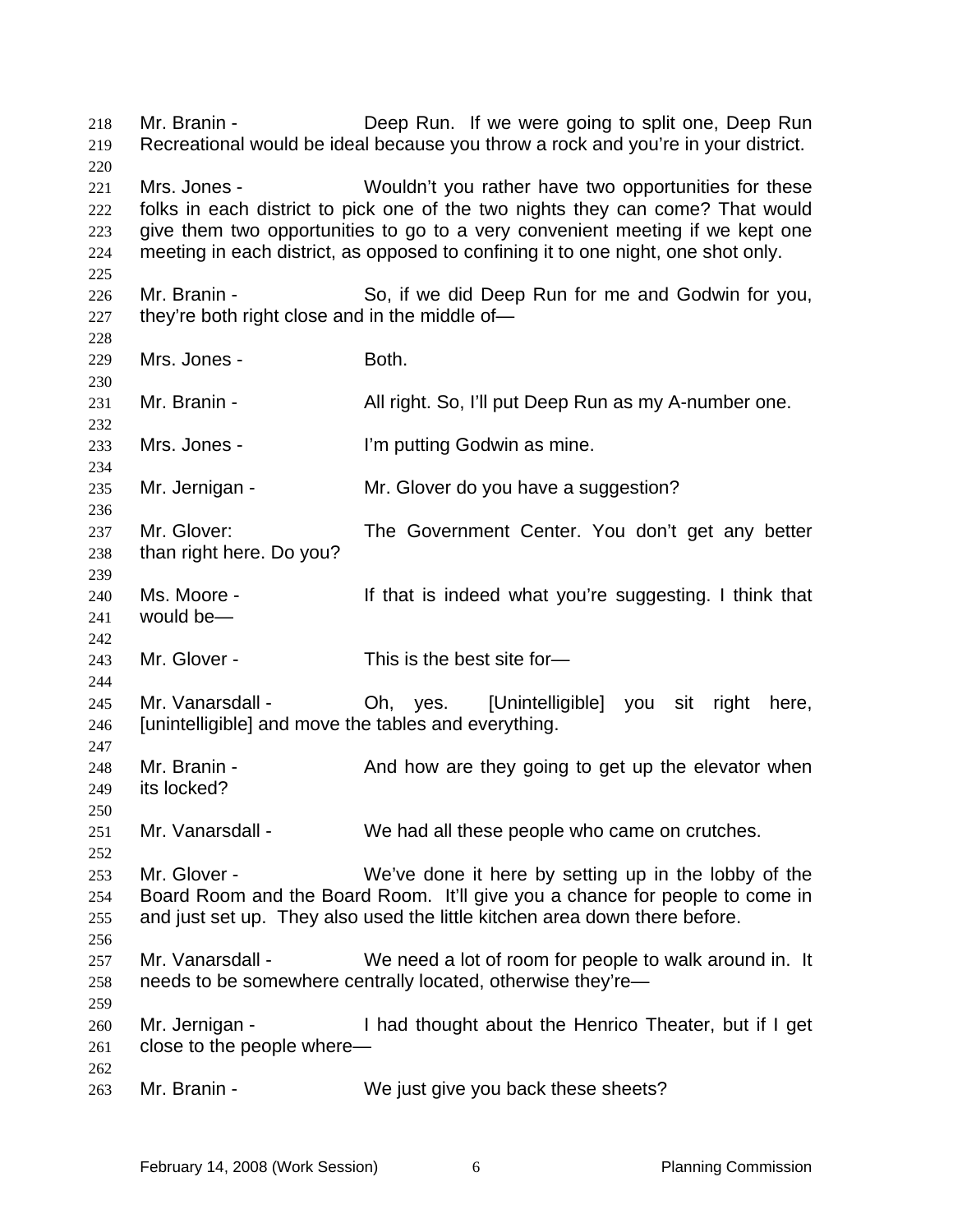264 Mr. Glover - Why would this be a possible access issue? 265 266 267 268 269 270 271 272 273 274 275 276 277 278 279 280 281 282 283 284 285 286 287 288 289 290 291 292 293 294 295 296 297 298 299 300 301 302 303 304 305 306 307 308 309 Mr. Glover - The Henrico Western Government Center. Ms. Deemer - The initial thought was just depending on if someone was handicapped and parking under the deck or the front part of the Administration Building, getting them the distance of— Mr. Glover - Well, maybe we ought to revamp the whole thing because we have people coming in here every day, all day. Ms. Moore - That would be, Which letter? Mr. Glover - "H." Ms. Moore - "H," ok, obviously, we would be setting up on onestory, so it would not be an issue. Mr. Glover - The Music on I don't think there's an access problem. If it was, we'd hear about it every day, wouldn't we? Mr. Branin - You didn't get my memo? Mr. Glover - No, I got the one from Mr. Wilder. Ms. Moore - There is a second part of this. Also, we have another handout. Ms. Deemer - Okay. Well, the second thing that we wanted to talk to you about—and this would be part of the Community Open Houses—is we'll be preparing exhibits and information for the meetings. In order to encourage feedback from the attendees, we're working on a Citizens' Comment Form to be used sort of as an exit survey, if you will. Ms. Deemer - Basically, Mr. Vanarsdall, it's kind of like an exit survey. In addition to asking the participants what magisterial district you live in, how many years have you lived in Henrico County, we can also give them the opportunity to provide us feedback on the information that will be available at the Open House. Once we finish with the Open Houses we will take those Citizens' Comment Forms that you see and we'll enter them into a database. Once we do that, we'll be able to sort the information that they have provided us by magisterial district, or by topic, or Comp Plan chapter. Then we can then provide you with a report by magisterial district on the topics that were most important or the questions that they had so that you can then look at the suggested changes and comments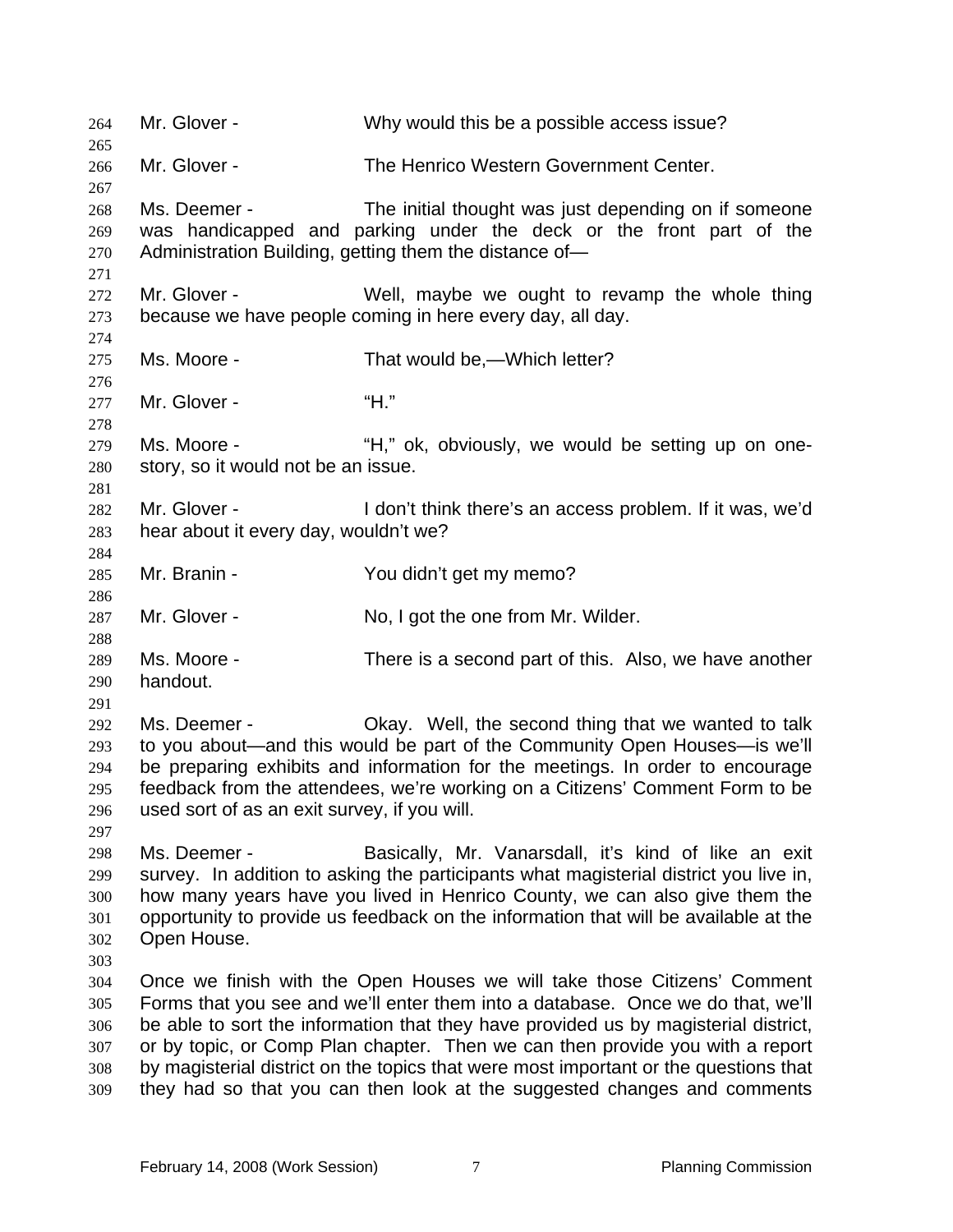from your constituents and decide whether there are any changes that you feel should be made based on citizen comments. 310 311

312

313 314 315 316 317 318 319 Basically, at this point in time, we're going to continue to refine this survey. This is just our first time, our first attempt. We really are interested in getting your feedback on it. Our idea is to keep the survey to one page and also we want to provide them an opportunity to suggest or offer any changes to the Land Use Plan that they may have. This is our first stab at it and we wanted to find out from you if you thought there were other important questions that we needed to add or if some were less important.

320

321 322 323 324 325 326 327 Mrs. Jones - I find an exit survey for things I asked to fill out. The less writing, the more likely I am to read it. This is just gut reaction. For instance, number five, what things interested me? Do you know what information is going to be provided? You list which of these topics presented today interested you and, you know, let people check. Is there a way to make it a little easier than having to write answers? There is always other provided space for other comments. Just a thought. People won't stop—

- 329 330 331 Ms. Moore - That's like the comment that was brought up by Rosemary. This was actually prepared by MDC and we thought it is a good starting point.
- 332

328

333 334 335 Mrs. Jones - If that provides the kind of detail you're looking for. That's just a general comment. The other thing is [unintelligible]. And the—Oh, how quickly it comes and goes.

336

337 338 339 Mr. Jernigan - The I'll agree with the surveys. People don't want to fill them out. They'll check a box, but they don't like to do a lot of writing.

340 341 342 Mrs. Jones - I did remember what I wanted to ask. I think one of the most important elements is going to be how the word gets out to the public. To me, visual [unintelligible].

343

345

344 Mr. Vanarsdall - Can we put it on Channel 17?

346 347 348 349 350 351 352 353 354 355 Ms. Deemer - We're looking at various possibilities. One of them is on Channel 17. We have contacted Media Services and Public Relations, and they have provided us with a list. There are about 435 organizations that are registered with the County to get information. Now, some of them, to be honest— We're going to cull through that list. We've already begun culling through it because maybe the such-and-such softball league, probably isn't going to be a high priority for them. But civic associations, homeowners' associations—we will be individually notifying anybody that has been listed with Media Services about this meeting. We'll also be doing some advertising in various newspapers and other forms of media. Yes sir?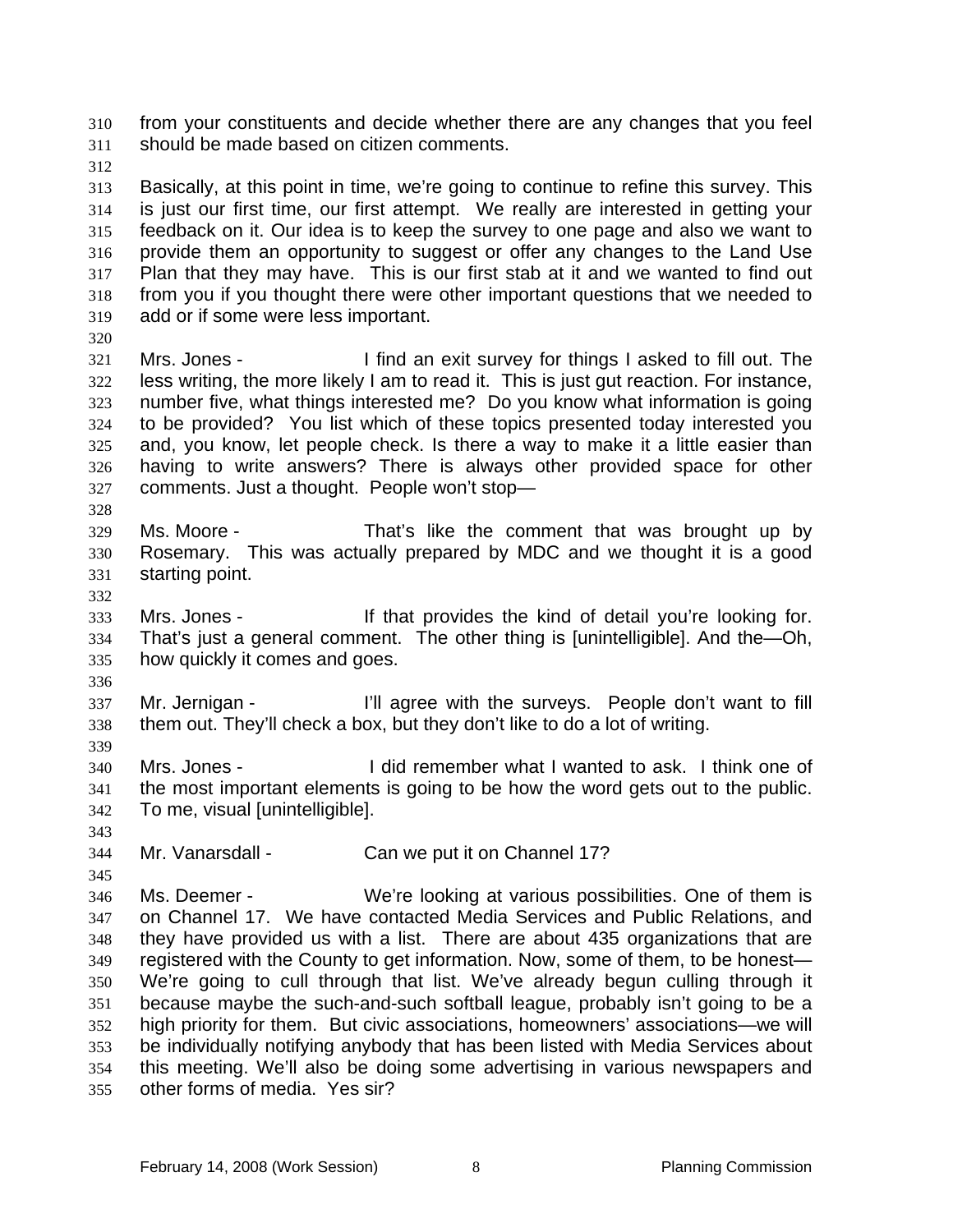356 357 358 359 360 361 362 363 364 365 366 367 368 369 370 371 372 373 374 375 376 377 378 379 380 381 382 383 384 385 386 387 388 389 390 391 392 393 394 395 396 397 398 399 400 401 Mr. Vanarsdall - The ZIP code—not ZIP code, but changing from Richmond to Henrico. [Send a letter to every president of all associations, declared the association [unintelligible]. Ms. Deemer - The Right. And we have that from Media Services. They've already provided us that database. Mr. Vanarsdall - The radio station in Highland Springs [unintelligible]. I don't know their call letters, but we should contact them. I think it's Channel 6. [Unintelligible] whether they'd have the right coverage—or not coverage [unintelligible] a storm or hurricane. They would [unintelligible] some of the others. Mrs. Jones - All the stations have public service announcements. Ms. Deemer - We have their contact information, so once we know where the location is, and we've made the arrangements, and we have the times, we'll be able to contact each of the various television, radio stations, and provide it to them, and encourage them to add it to their television list, or if it's a radio announcement, to make those announcements so that the word gets out to the citizenry. And then also doing— Mr. Vanarsdall - [Unintelligible.] Ms. Deemer - Right. Mr. Vanarsdall - And Bill Hollingsworth does a good job of [unintelligible] track. Mrs. Jones - I think Richmond is [unintelligible] get together [unintelligible] press or [unintelligible]. But let's stop and see really only [unintelligible], is people knowing about them. That's probably the biggest challenge. When people know and if they're interested, they'll come. Mr. Jernigan - Yes, [unintelligible]. I was listening—She did say that media will be used? The news. They have the public service announcements on channels 6, 8, and 12. They could just announce it on there. Ms. Deemer - That's one of the possibilities we'll be looking at. We want to get people there, and once they're there, we want to be able to get their feedback because right now, when you come for your one-on-one meetings at the Department, you'll be discussing some changes that people have been requesting to the future Land Use Plan. We don't have all that many, but we do have some. At the meetings when people see things, they may want to suggest changes. It would be too difficult to try and take down word for word, so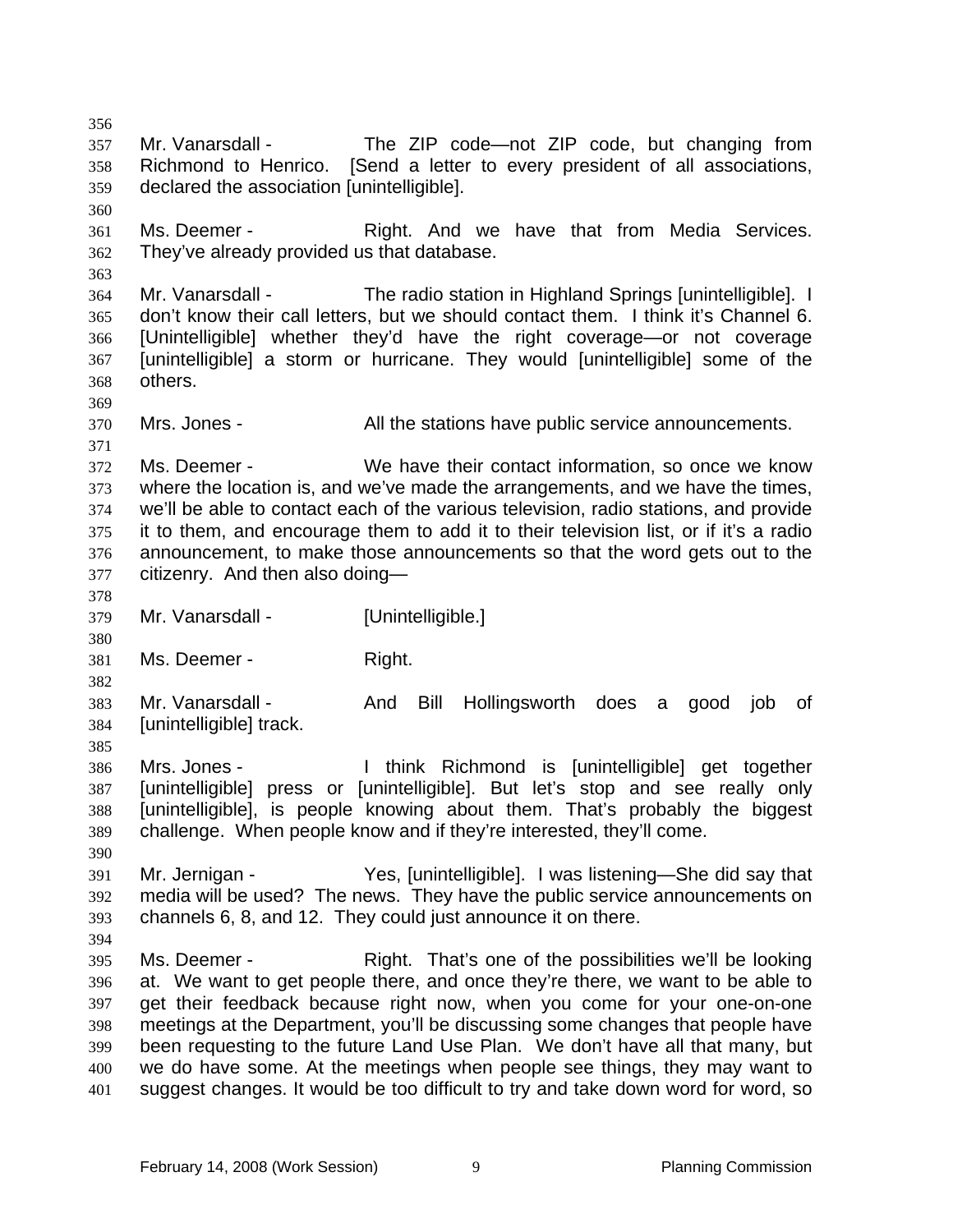we'll try and modify the exit survey to allow them the opportunity. That was done for the 2010 Plan. They were given a form and they were asked to provide the general location and why they were making the recommendation for that change. In that way, we'll then have that in the database and we can get it to you each by magisterial district. Then you can sit down and say, "Well, that does sound like a good idea," or "Well, maybe not." 402 403 404 405 406 407 408 409 410 411 412 413 414 415 416 417 418 419 420 421 422 423 424 425 426 427 428 429 430 431 432 433 434 435 436 437 438 439 440 441 442 443 444 445 446 447 Mrs. Jones - Will we have sign in sheets. Ms. Deemer - We will have them and encourage them. A lot of people just don't. And this form doesn't require anybody to put their name on it. Mrs. Jones - [Unintelligible.] Ms. Deemer - Right. Mr. Jernigan - The All right. Have we set down the parameter of time, of the dates? Ms. Deemer - The Yes. By your one-on-one meetings, we'd like to try and get this information. If you've already given us your preference of sites for the community meetings, you're good on that one. For the one-on-ones, if we could maybe get any comments that you might have on the actual exit survey for the citizens, that would make us happy. Mr. Glover - [Unintelligible] leave in a hurry. Mrs. Jones - The meetings are scheduled for what time? Ms. Moore - We don't have Mr. Jernigan - That's what I was saying. What's the parameter of the meeting times? Ms. Moore - We were shooting for April/May. [Unintelligible] oneon-one [unintelligible]. We would certainly get that direction from you guys, the target dates. Ultimately, we were trying to shoot for any time in late spring. Mr. Jernigan - Ckay. Mr. Vanarsdall - [Unintelligible]. That's on the  $28<sup>th</sup>$ . [Unintelligible] morning [unintelligible]. Ms. Deemer - Right. That's your one-on-one meeting. I think Mr. Jernigan was trying to get a feel for when we actually might schedule the community meetings.